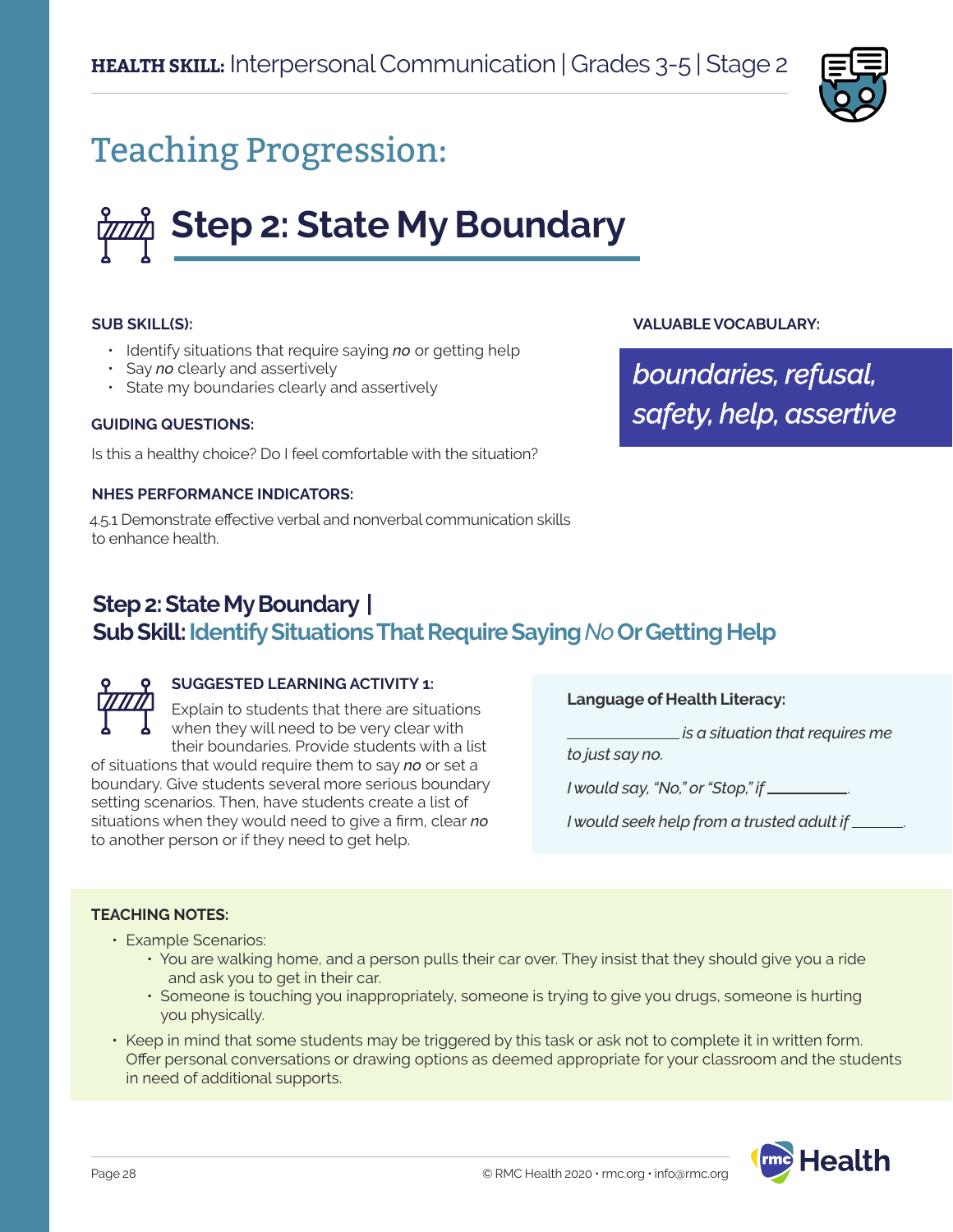

## Teaching Progression: **Step 2 | State My Boundary (Cont.)**

#### **SUGGESTED LEARNING ACTIVITY 2:**

Tell students that if they feel that they are not being listened to by others or if they do not feel safe, it is important to talk to a trusted adult immediately. Ask students to identify which scenarios they would seek help from a trusted adult.

#### **TEACHING NOTES:**

• Keep in mind that some students may be triggered by this task or ask not to complete it in written form. Offer personal conversations or drawing options as deemed appropriate for your classroom and the students in need of additional supports.



See *Access Valid & Reliable Resources* for guidance on supporting students on locating trusted adults.



See *Advocacy for Self & Others* for guidance on supporting students asking for help.

## **Step 2: State My Boundary | Sub Skill: Say** *No* **Clearly And Assertively**



#### **SUGGESTED LEARNING ACTIVITY 1:**

Explain to students that in serious situations like the ones they identified in the learning activity above, they will need to say *no* clearly and assertively. Demonstrate using the

*Language of Health Literacy* for the class, and have students practice in small groups how they would verbalize saying *no* for each scenario.

#### **Language of Health Literacy:**

*No, I will not* . Please *leave me alone.*

*Stop right now. You are making me feel uncomfortable.* 

*No, you cannot* . *That makes me feel unsafe.*



See *Stage 1: Communication Techniques* to reinforce verbal and non-verbal speaking strategies.